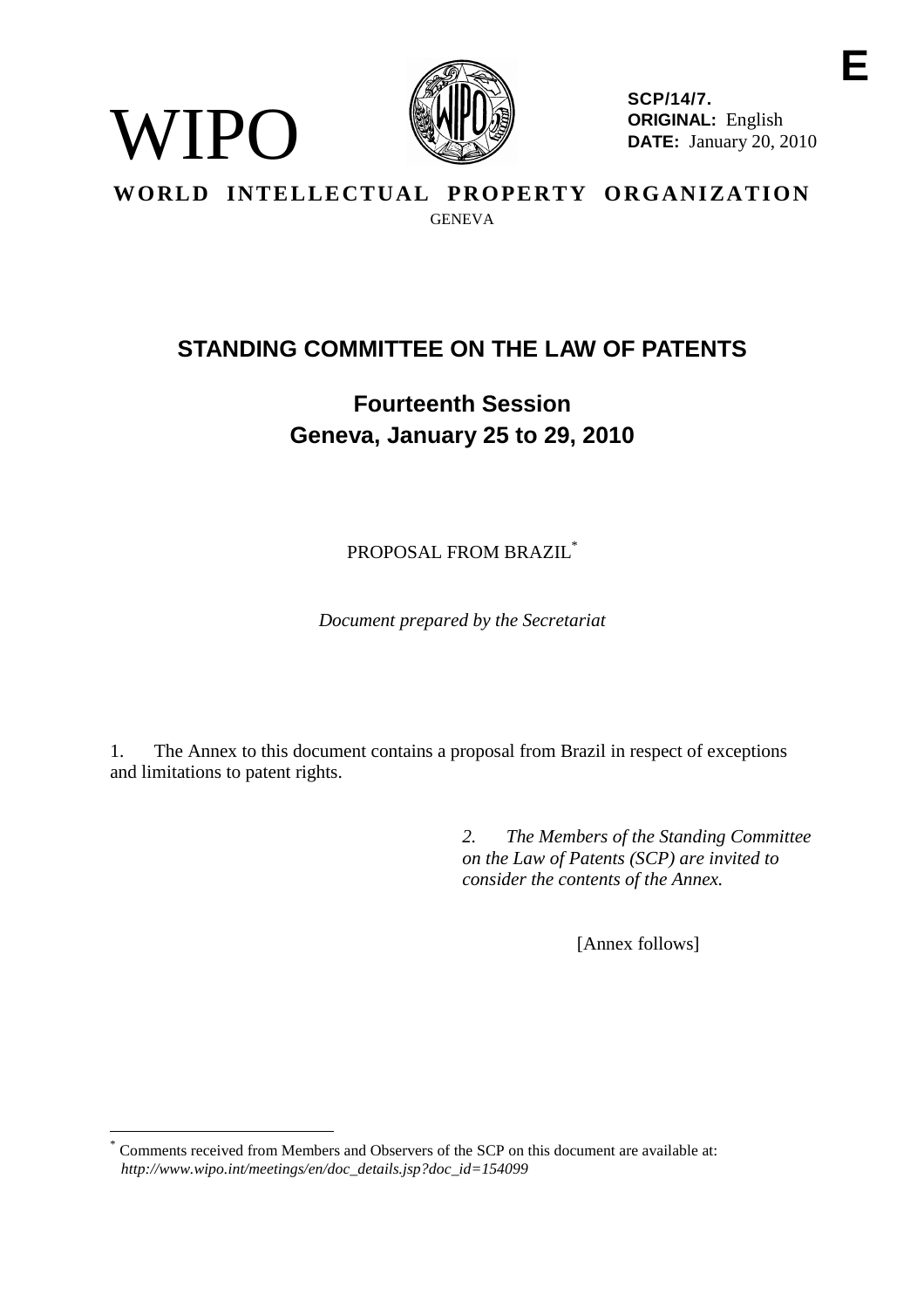#### ANNEX



Permanent Mission of Brazil to the World Trade Organization and other economic organizations in Geneva 71, Avenue Louis-Casaï - Case Postale 165 1216 Cointrin Geneva - CH

Note no.  $\bigcirc$  3/10

The Permanent Mission of Brazil to the WTO and other economic organizations in Geneva presents its compliments to the International Bureau and has the honor to present the attached proposal to be discussed during the upcoming fourteenth session of the Standing Committee on the Law of Patents (SCP), under item 7(b) of the Agenda ("Exclusions from Patentable Subject Matter and Exceptions and Limitations to the Rights").

 $\overline{2}$ . At its twelfth session, in June 2008, the Standing Committee on the Law of Patents (SCP) "asked the WIPO Secretariat to establish, for the next session of the SCP, preliminary studies on four issues". One of the studies was to address "exceptions from patentable subject matter and limitations to the rights, inter alia research exemption and compulsory licenses" (SCP/12/4/Rev; par.8(c)).

 $\overline{3}$ . The attached document aims at contributing to the discussion of exceptions and limitations to patent rights under the correspondent agenda item. While not purporting to cover all interfaces of the matter with developmental concerns, it emphasizes the importance of promoting a wide and sustained debate on the issue in the SCP.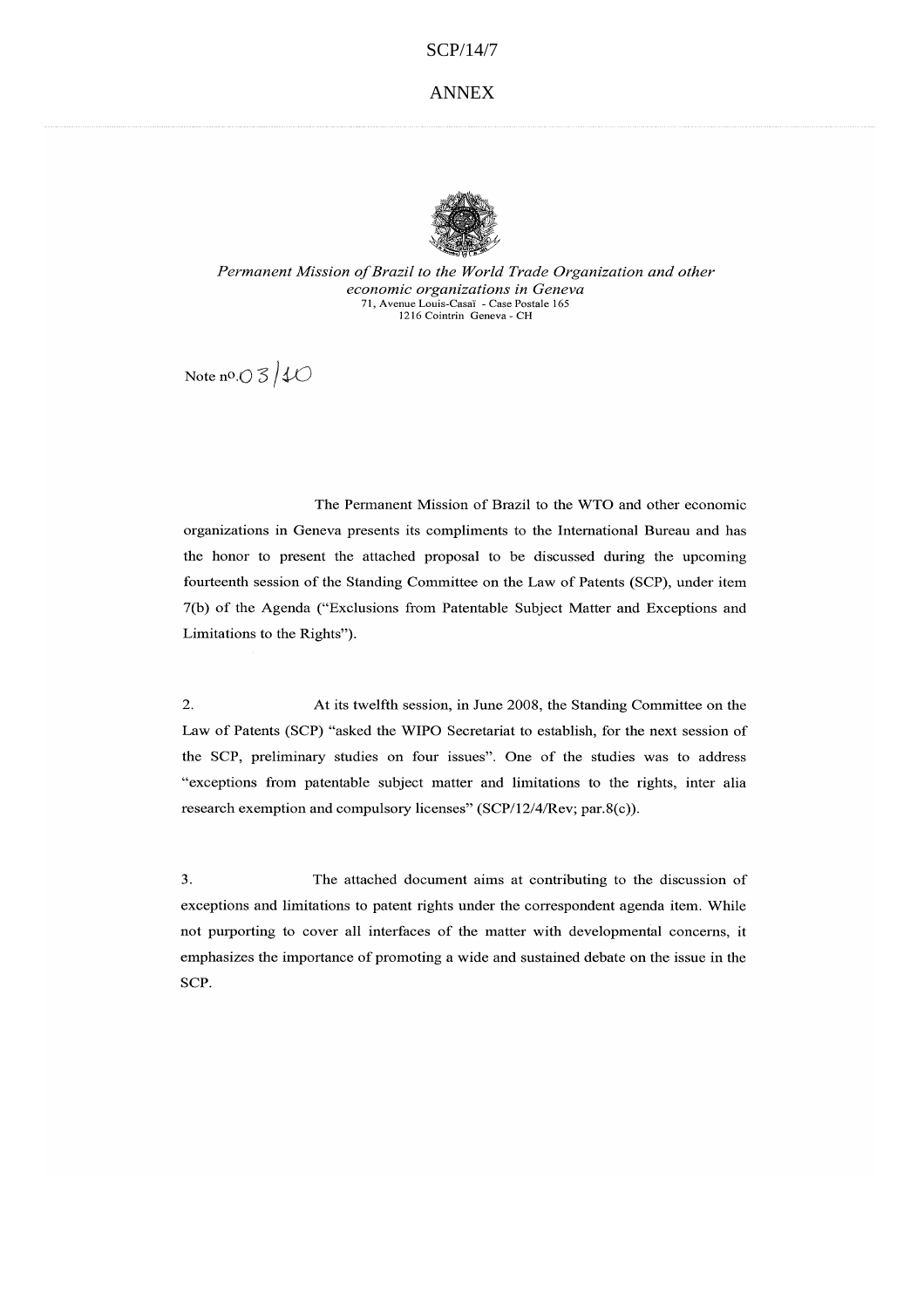4. The Permanent Mission of Brazil avails itself of this opportunity to renew to the International Bureau the assurances of its highest consideration.



#### WORLD INTELLECTUAL PROPERTY ORGANIZATION

Geneva

(Fax 022 338 8730/022 338 9070)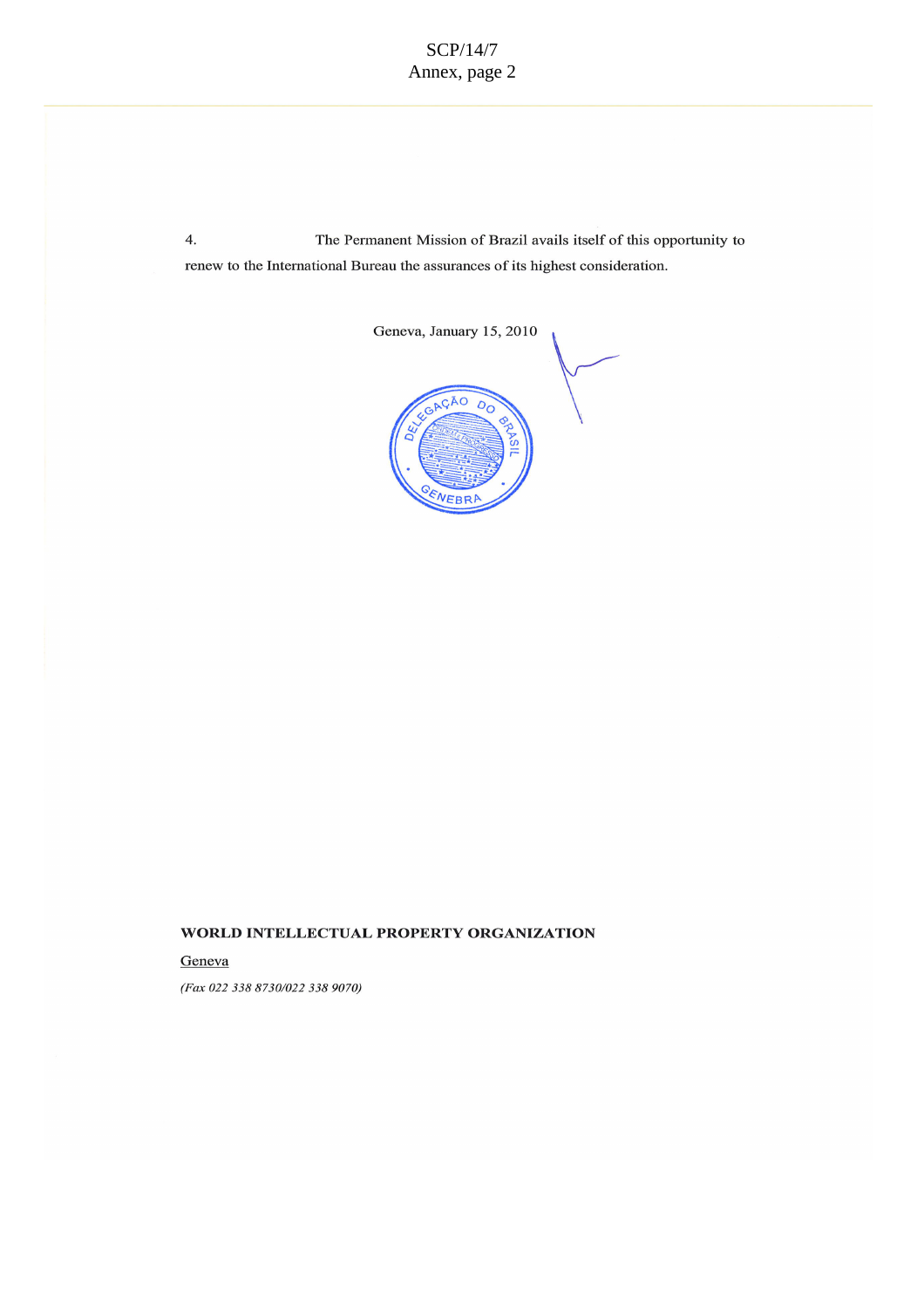#### Annex, page 3

#### EXCEPTIONS AND LIMITATIONS TO PATENT RIGHTS

### *submitted by the Delegation of Brazil*

#### INTRODUCTION

1. At its twelfth session, in June 2008, the Standing Committee on the Law of Patents (SCP) "asked the WIPO Secretariat to establish, for the next session of the SCP, preliminary studies on four issues". One of the studies was to address "exceptions from patentable subject matter and limitations to the rights, *inter alia* research exemption and compulsory licenses".<sup>1</sup>

2. This submission will then focus on the discussion of exceptions and limitations to patent rights. While not purporting to cover all interfaces of the matter with developmental concerns, it emphasizes the importance of promoting a wide and sustained debate on the issue in the SCP.

3. The issue of exceptions and limitations is of utmost importance in the future work of the SCP, as it touches upon fundamental development concerns. A number of recommendations of the Development Agenda addresses directly or indirectly this issue, be it in connection with norm setting, public policy, technology transfer, access to knowledge or impact studies. For instance, recommendations 17 and 22 state that WIPO should take into account, in their activities, the flexibilities in international IP agreements<sup>2</sup> as well as address in its working documents for norm-setting activities, as appropriate and as directed by Member States, issues such as potential flexibilities, exceptions and limitations for Member States.<sup>3</sup>

## THE ROLE OF EXCEPTIONS AND LIMITATIONS IN PATENT LAW

4. Exceptions and limitations are intrinsic elements of every law. They serve a number of purposes by conferring the necessary flexibility to guarantee national security and to shape public policies to meet *inter alia* development, competition, and health surveillance goals. To build roads, prevent crimes, promote elections or avoid pandemics, for example, governments seek to ensure the compliance with rules that protect private goods and rights, as well as to make use of exceptions and limitations.

5. In order to fulfill the purposes above, patents may thus be subject to a special treatment. The patent system must strive for the equilibrium of rights among its users, which should, accordingly, not only comprise IP title holders, but also the society as a whole, so that the welfare of the society as a whole prevails. They all constitute legitimate "clients" of the system.

<sup>&</sup>lt;sup>1</sup> Document SCP/12/4/Rev. par.8(c).<br><sup>2</sup> Document A/43/13/Rev. Recommendation 17.<br>*Idem.* Recommendation 22.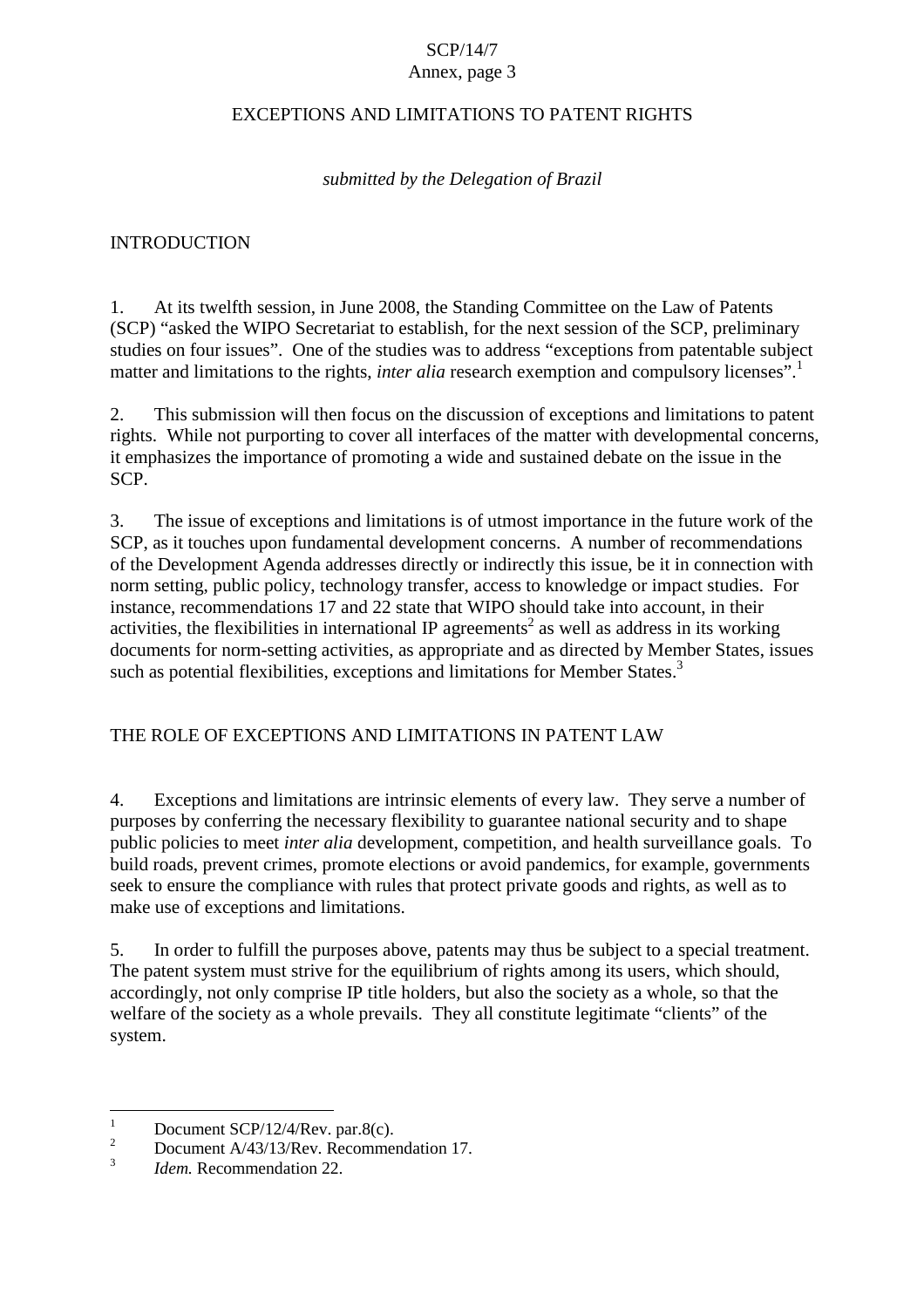#### Annex, page 4

6. We understand that the enforcement of IPRs demands ensuring rights, and imposing obligations to title holders, third parties and the society, while guaranteeing that the society as a whole will reap benefits from such protection. The focus of the current IP system, however, heavily lies on ensuring rights to the IP title holders. Their claims are, undoubtedly legitimate, but certainly incomplete from the perspective of the public policy.

7. Director-General Francis Gurry in his report to the  $47<sup>th</sup>$  Series of Assemblies of the Members States of WIPO (September 22 to October 1, 2009), has asked "What does a Member State get out of being part of this Organization?". The question remains unanswered unless changes occur. A judicious balance of rights and obligations would be a good start in that direction, so as to help society as a whole to understand, accept and thus fully support an improved IP system; and exceptions and limitations to patent rights are fundamental elements to reach this equilibrium.

8. The naïve assumption that providing IP title holders with stronger rights will, by itself, foster innovation or attract investments is no longer acceptable. The open and global economy has rejected this assumption and severely hit the very essence of the patent system, whereby a country would confer an artificial and temporary "monopoly" for the inventor in exchange of having the invention revealed allegedly benefiting the society. No such thing is currently taking place, with a few countries excepted. What, then, does a Member State get out of being part of WIPO? If contributing to the welfare of the society does not constitute a major aspect of what a country could get out of being part of a member-driven UN Organization such as WIPO, what could it possibly be?

9. One could of course question what "society" means in the current patent system. Or what "title holder" means for that matter, as the actual inventor hardly corresponds today to the owner of the patent, as it used to be in the recent past. One could, furthermore, argue that society will reap no benefits if inventions and knowledge generation are not fully protected, since investments would no longer be made. However, to anyone with a minimum understanding of the system, such simplistic conclusions and extreme situations are unimaginable, and the reason is quite simple: creativity and creative economy do not rely solely on an increasingly stronger IP systems.

10. It is neither a question of simply criticizing the system. The current patent system is well anchored to multilateral agreements on trade and will be supported by WIPO (and WTO) Members as long as the majority of Members States decides to do so. Therefore, the key issue is about revising old assumptions and starting to recover the essentials of the patent system.

11. Let us turn our efforts to understand how we can effectively derive benefits from the patent system as it stands today. Despite the complaints, the protection is, as we see it, well defined. However, it is not clear as to what extent such protection affects third parties or as to where exactly the boundaries of the protection are.

12. In that context, some questions arise. How are Members making use of exceptions and limitations provided in their legislation? Have they really been useful for the purposes of meeting public policy goals or society needs? Are compulsory licenses and other mechanisms established in their legislations indeed available for prompt use whenever deemed necessary, without authorization of the right holder? Are exceptions or limitations truly being explored? Why and, if not, why not?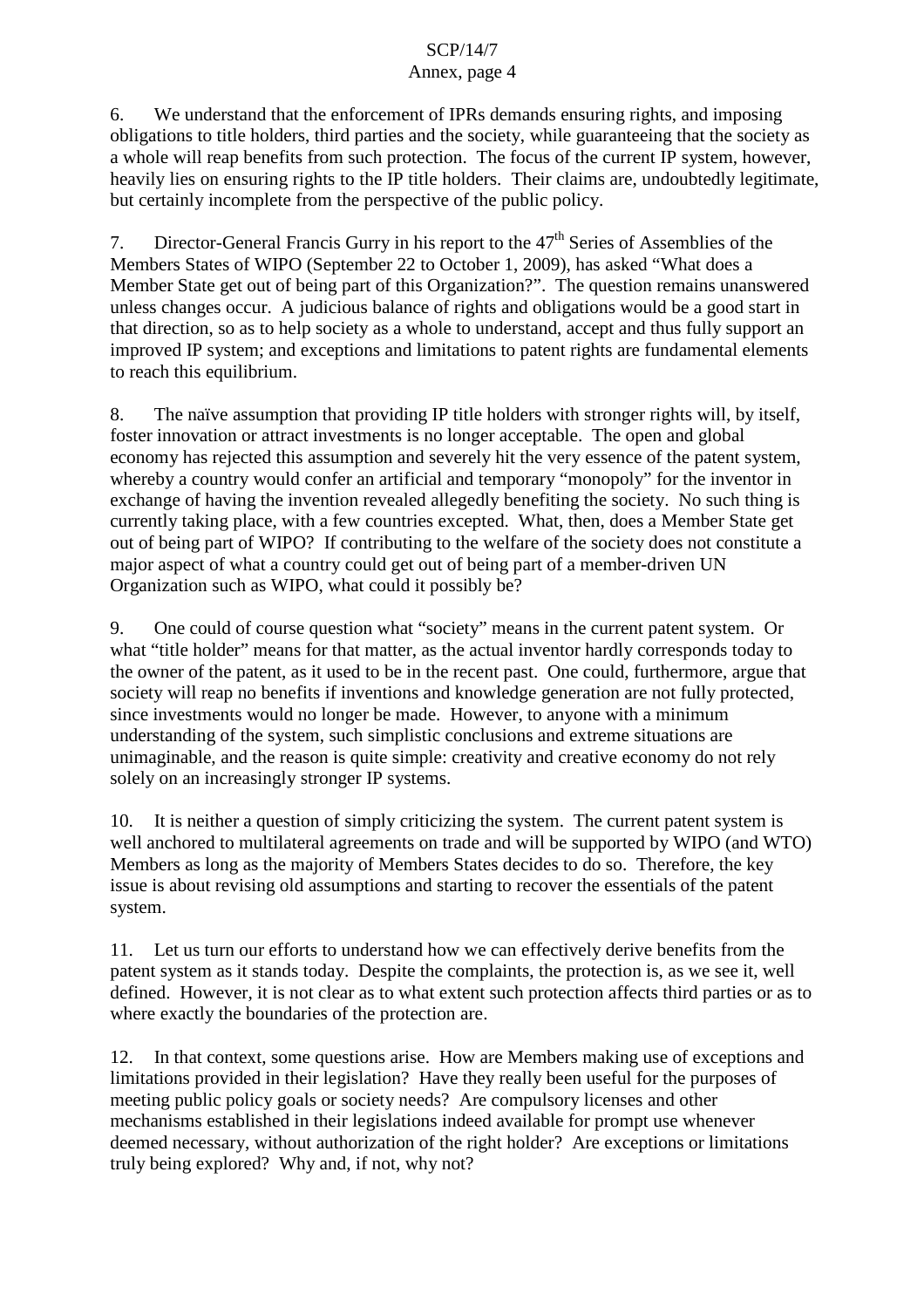## Annex, page 5

13. Taking the example of the compulsory licensing mechanism, one must soon notice that it is not that simple to make effective use of them. The WTO Doha Ministerial Conference, which adopted the "Declaration on the TRIPS Agreement and Public Health", stressed quite clearly "that WTO Members with insufficient or no manufacturing capacities in the pharmaceutical sector could face difficulties in making effective use of compulsory licensing under the TRIPS Agreement".<sup>4</sup> Although specifically related to address public health issues, the Declaration certainly reflected and continues to reflect the technology access difficulties of several other – if not all – technological fields in the majority of the countries.

14. A complex system was designed to try to tackle the problem and yet just one single case of compulsory license has been notified to the WTO so far, involving Rwanda and Canada. 5 Rwanda, however, is certainly not the only country in the world to face critical public health problems.

15. During the post WTO period, after a long period of negotiations, the government of Brazil decided in May 2007 to sanction the compulsory licensing of an antiretroviral drug in order to address urgent public health problems. Our country then suffered an intense discredit campaign led by some international actors, as if it was ignoring the rules agreed by all WTO Members, with which we fully complied. The defamatory process cast on Brazil an inconvenient image of a piracy-lenient country. Is this what we should expect from the supporters of the current system?

16. Our experience also illustrates how difficult it is to effectively make use of compulsory licenses. Our pharmaceutical industry took almost two years to develop and produce the licensed patent, because, unfortunately the patent, as granted in Brazil and in other countries, was not sufficiently revealed to allow its production as promptly as desired.

17. We reserve the right to come back to the discussion of this problem in other documents concerning to what extent the disclosure of patents is preserving (or not) the essentials of the patent system. The question we now pose ourselves is: considering the checks and balances of the patent system, what is the value of a patent if a third party cannot use it when it falls into the public domain or, exceptionally, when its compulsory licensing is deemed necessary?

18. For instance, a study requested by the United States Federal Trade Commission shed light on the risks that poor patent quality and legal standards and procedures may bear to competition and how they jeopardize innovation by raising its costs.<sup>6</sup> In addition, the Pharmaceutical Sector Inquiry, conducted by the Pharma Task Force of the European Commission, has also proven that patents are increasingly misused to delay or avoid generic competition even after their expiration dates.<sup>7</sup>

19. Adopting such strategies may be considered normal in the corporate world. Companies may be subject to penalties for not abiding by the national or international rules of fair

<sup>&</sup>lt;sup>4</sup> Paragraph 6 of the WTO Declaration on the TRIPS Agreement and Public Health.<br><sup>5</sup> See http://www.wto.org/english/news\_e/news07\_e/trips\_health\_notif\_oct07\_e.htm as well as

http://www.wto.org/english/tratop\_e/trips\_e/public\_health\_notif\_export\_e.htm

<sup>6</sup> USFTC – *To Promote Innovation: the Proper Balance of Competition and Patent Law and Policy*. October 2003. Available in http://www.ftc.gov/os/2003/10/innovationrpt.pdf

<sup>&</sup>lt;sup>7</sup> See http://ec.europa.eu/competition/sectors/pharmaceuticals/inquiry/index.html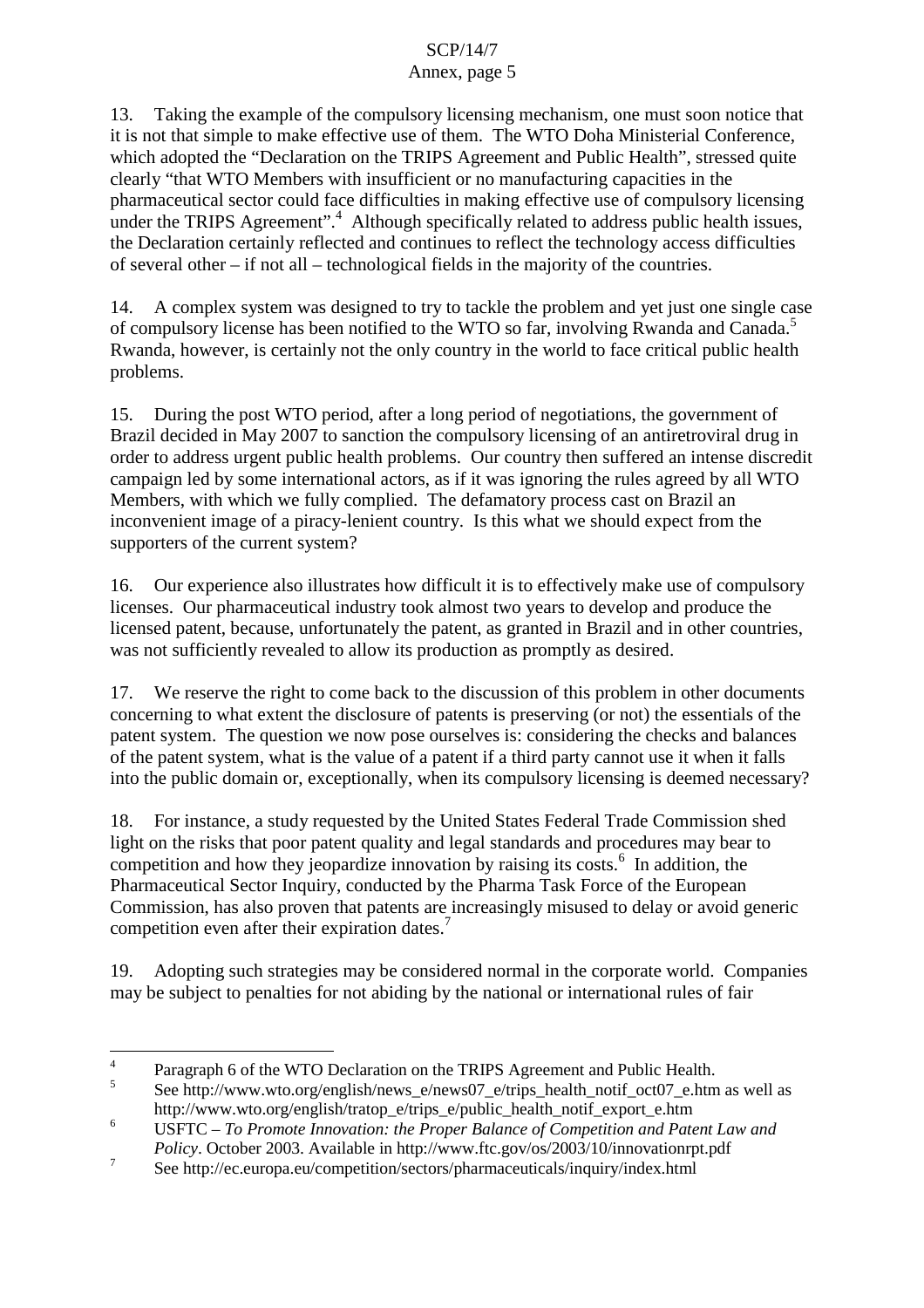### Annex, page 6

competition. However, they absolutely cannot be deemed normal – or acceptable – within the patent system, as they ultimately destroy its essentials.

20. We are now facing a moral deadlock. Developed countries seem to be the only ones capable of reaping any advantage from the system, as very little guidance is provided in order to satisfy the objectives of the TRIPS Agreement, whereby "the protection and enforcement of intellectual property rights should contribute to the promotion of technological innovation and to the transfer and dissemination of technology, to the mutual advantage of producers and users of technological knowledge and in a manner conducive to social and economic welfare, and to a balance of rights and obligations".<sup>8</sup>

# PROPOSAL.

21. The Paris Convention for the Protection of Industrial Property does not expressly prescribe specific rules on limitations and exceptions to patent rights, allowing the parties to adopt varied approaches to the matter. The TRIPS Agreement contains a more detailed provision, which foresees a three-step test to establish the acceptable limits to the exceptions on patent exclusive rights. According to TRIPS Article 30, exceptions: (a) must not unreasonably conflict with normal exploitation of the patent; (b) must not unreasonably prejudice the legitimate interests of the patent owner; and (c) must take account of the legitimate interests of third parties. In addition, Article 31 provides for "Other Use Without the Authorization of the Right Holder".

22. On national or regional level, a cursory analysis shows that IP legislations frequently foresee a number of situations where patent exclusive rights may be exempted.<sup>9</sup> A non-exhaustive list of them includes: (a) private non-commercial use; (b) use in teaching; (c) research and experimentation; (d) preparation of individually prescribed medicines; (e) certain uses of foreign means of transportation, temporarily in national territory; (f) *bona fide* prior use; (g) submission of information for regulatory approval; (h) non-commercial use of propagating material; and (i) compulsory license.

23. Limitations and exceptions to patent rights are common parts of laws and legal doctrine. One can thus argue that there may be palpable convergence among Members as to the importance of those flexibilities to the patent system. Yet, the existence of different approaches to limitations and exceptions may cause uncertainties on policy spaces used by Members regarding why and how they are being used, if so, and how they are linked to innovation policies or addressing public health, nutrition, or environmental concerns. Moreover, it seems that a minority of countries makes effective use of them, especially when considering developing countries.

24. In light of the systemic importance of having well functioning provisions of limitations and exceptions in national or regional legislations and the concerns raised by the limited use of limitations and exceptions by developing countries, Brazil proposes that a working program be established in the SCP to carry out a wide and sustained debate on this issue, in three phases.

<sup>8</sup> Objectives of the WTO TRIPS Agreement (article 7). <sup>9</sup> Document SCP/12/3 – *Report on the International Patent System*.